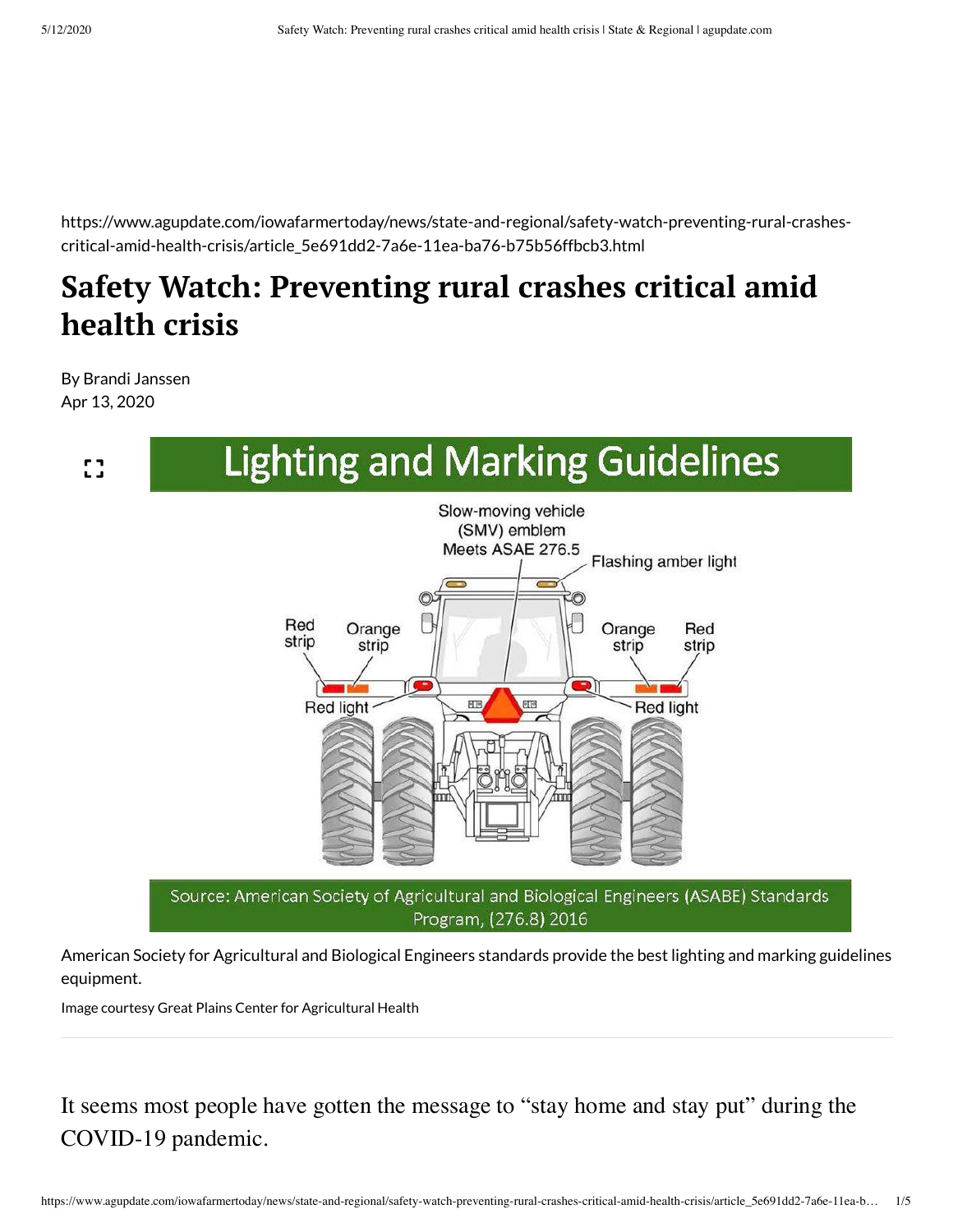For farmers who have to get into the fields for spring planting no matter what is going on, the current stay-at-home orders and recommendations may spark hope for less trafficked rural roadways.



That may be the case, or it may mean those who are out on rural roads are even more distracted than usual, further increasing the odds of a crash.

For those who need to move farm equipment on public roadways, it is imperative to do your part to reduce the risk of a crash. Given the strain on our health care system because of COVID-19, now is the worst possible time to end up in an emergency department with a traumatic injury that could have been prevented.

Crashes between farm equipment and automobiles remain a persistent problem in rural and suburban areas. Researchers at the Great Plains Center for Agricultural Health analyzed more than 7,000 rural roadway crashes in the upper Midwest to better understand the characteristics associated with these incidents and help all drivers understand how to prevent them.

Although it may seem like a tractor, sprayer or combine should be highly visible, in reality other drivers may not realize how slowly the farm equipment is moving or how to maneuver around it. Rear crashes are common because a motor vehicle driver may not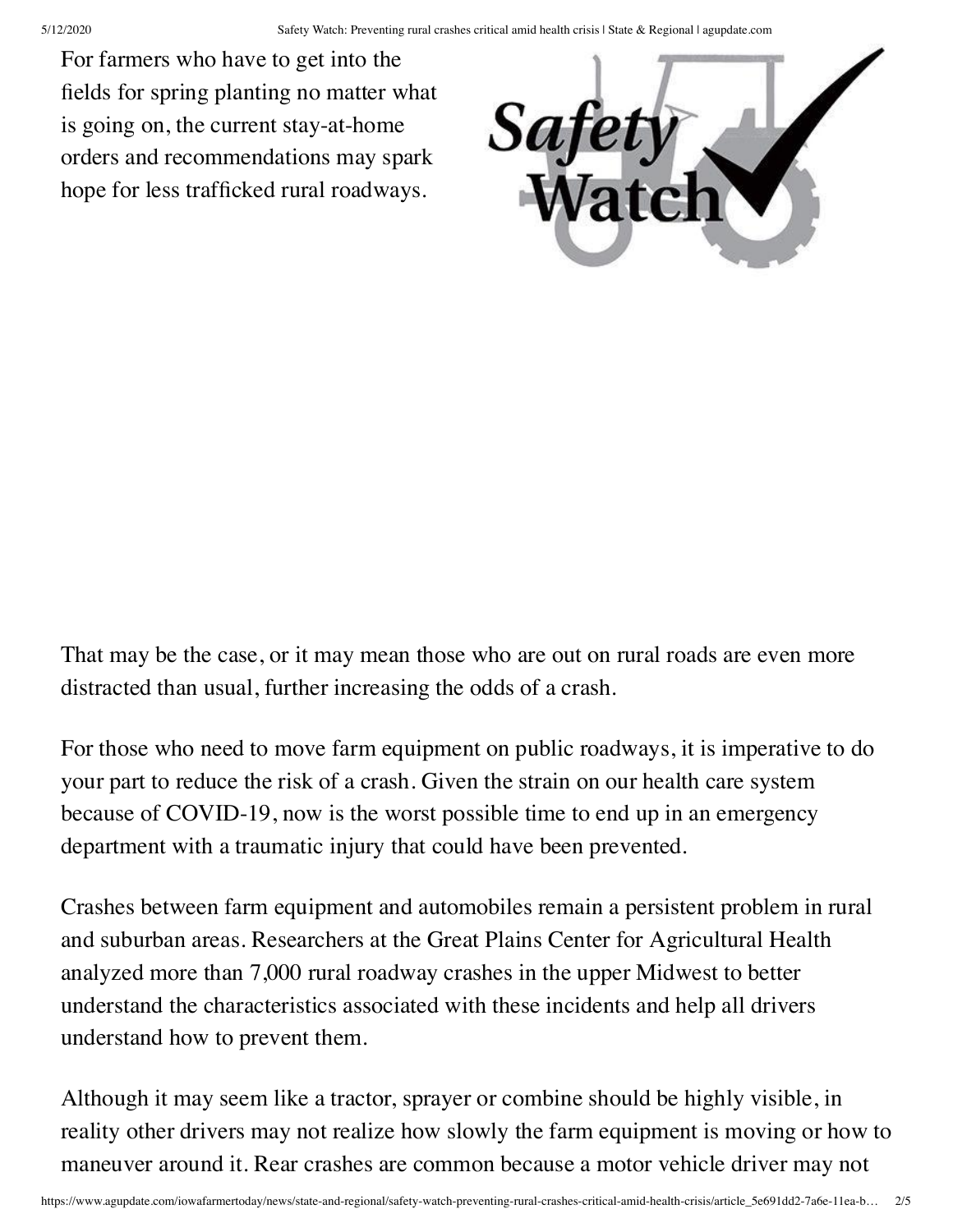slow down quickly enough when approaching equipment. Increasing equipment visibility with flashing amber lights and reflective tape, especially on the rear of the farm vehicle, can help drivers see it from farther away and provide them with extra time to react and slow down.

It is also common for motor vehicles to strike the left side of equipment while trying to pass. In some cases, the driver does not allow enough passing room and clips the left rear of the farm equipment. In other cases, the auto driver strikes the left side of farm equipment that is turning left into a field lane.

The recommendations of the American Society for Agricultural and Biological Engineers is the gold standard in lighting and marking.

The characteristics of the roadway may also contribute to crashes. Researchers found roadways with wide shoulders had lower rates of crashes than those with narrow or no shoulder. While it may be tempting to drive your farm equipment on the shoulder, make sure you have adequate space to operate. You may not be able to recover the vehicle if a tire edges off the shoulder and into the ditch, causing a rollover. If the shoulder is narrow or uneven, position your equipment in the roadway.

The analysis of the Great Plains Center researchers also found crashes were more likely to occur on straight, flat stretches of road rather than hilly or curvy areas. Drivers may be more alert when navigating curves and hills and be less vigilant on straight, flat stretches.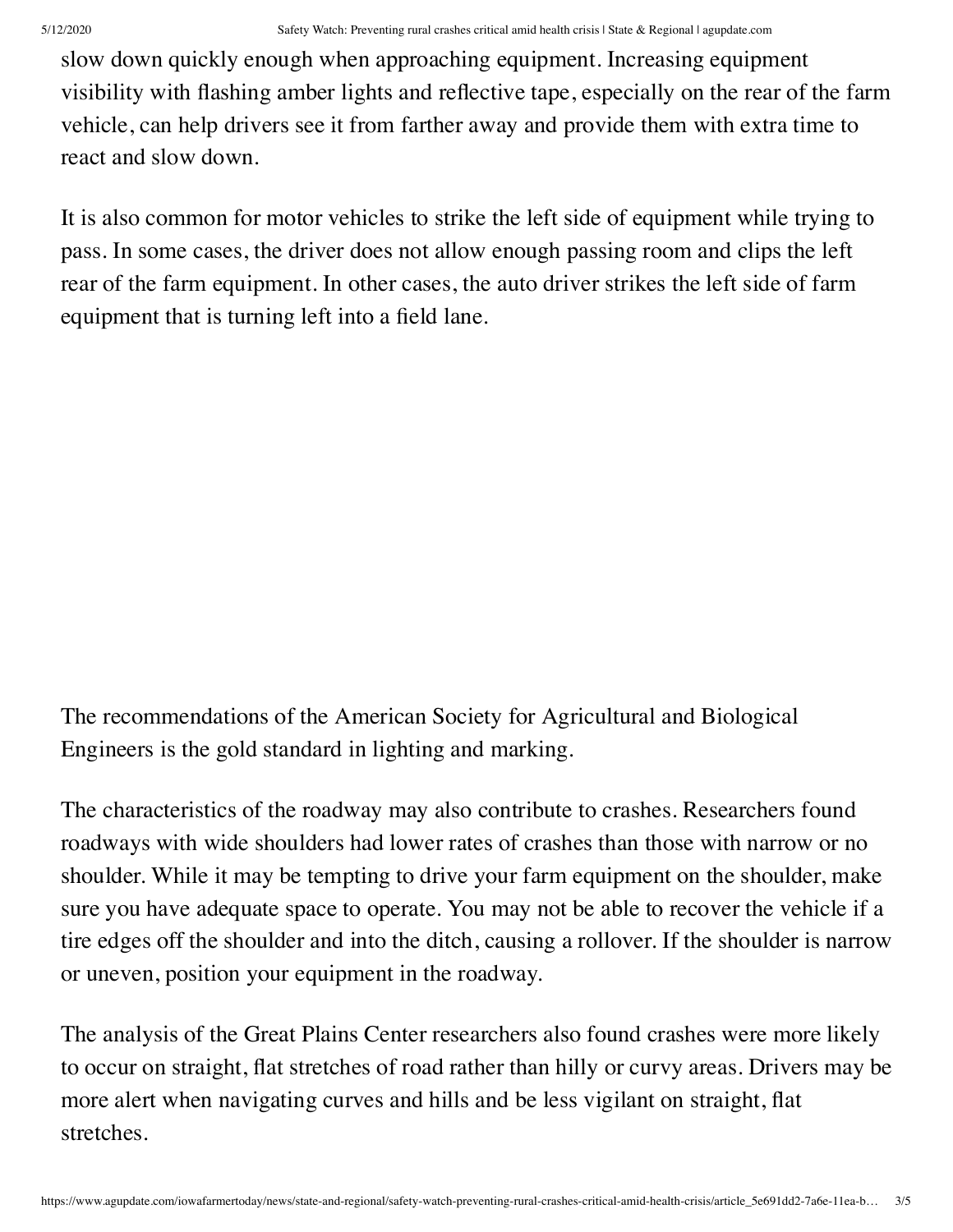## 5/12/2020 Safety Watch: Preventing rural crashes critical amid health crisis | State & Regional | agupdate.com

It is also worth noting the motor vehicle drivers were at fault in the majority of crashes examined by the research team. This may cause those of you who operate farm equipment to wonder why I'm directing this article at you. Unfortunately, the motor vehicle drivers were also more than twice as likely to be injured, and their injuries were typically more severe. Any effort to reduce the risk of a crash is worthwhile.

Agriculture, as an essential business, will continue to operate throughout this crisis. I hope that everyone can be especially vigilant about best safety practices this spring to keep themselves and their neighbors out of the emergency room.

*Brandi Janssen, PhD, directs Iowa's Center for Agricultural Safety and Health (I-CASH) at the University of Iowa College of Public Health.*